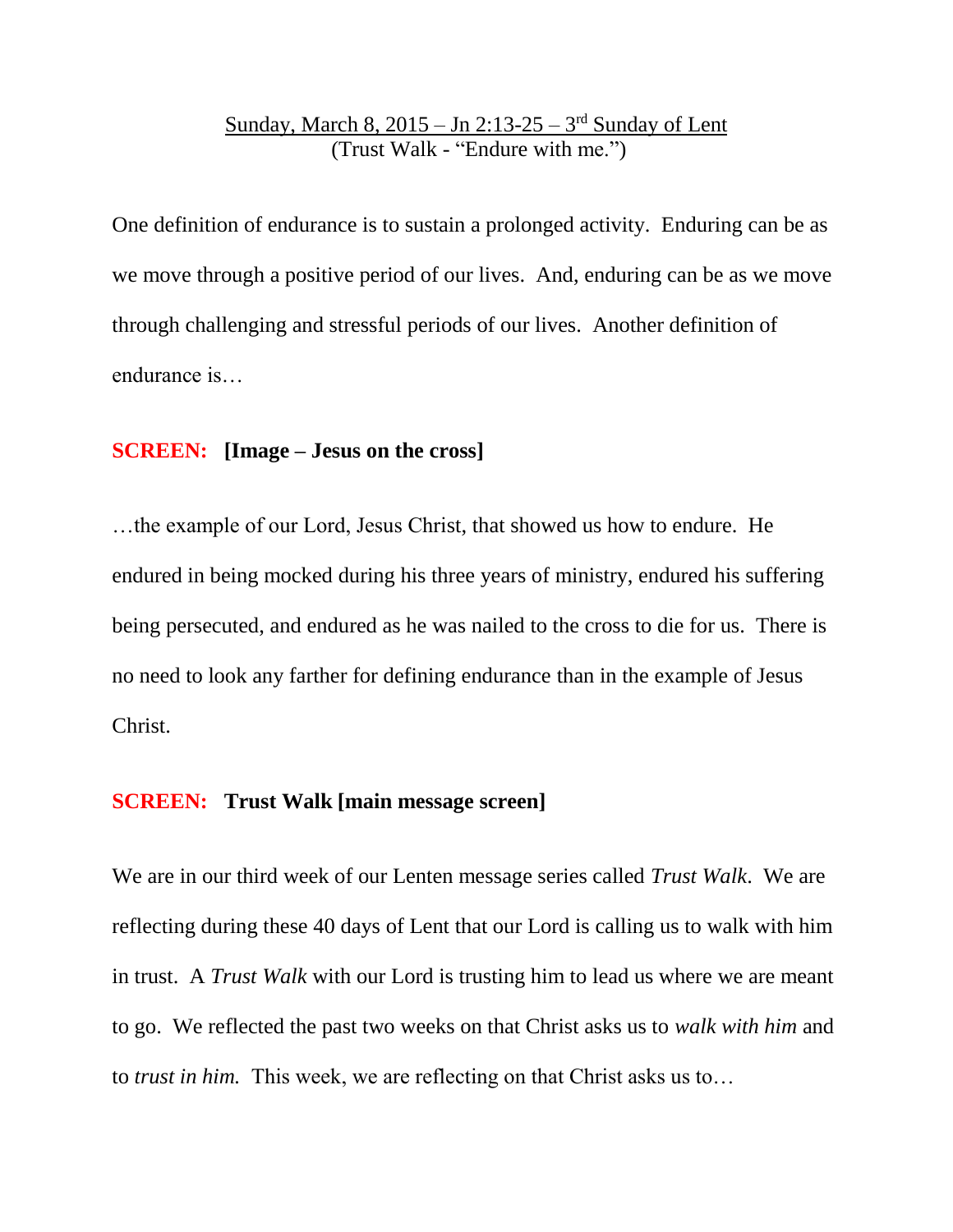#### **SCREEN: Endure with me!**

*Endure with him!* That in our *Trust Walk* with Christ, we reach out to him to help us endure in our journey of faith throughout this life, in order to help lead us to the life to come. To help us endure in all the positive periods of our lives. And, to help us endure in all the challenging and stressful periods of our lives. Today, I want you to reflect on the question, 'what do you seek out in your life to help you endure?'

Probably most of us here has their 'go to' place when we are looking for help to endure, whether it is to just get through daily life, or to get through a tough situation or stressful time. For many people, this might be words of inspiration that energizes you, or exercising to get rid of the stress, or eating a pint of Ben and Jerry's ice cream. However, for us as Christians, we should always first look to our faith and our belief in Jesus Christ to find that help to endure. We may look to a particular verse or verses of Scripture that seems to reach us personally, and that can give us strength from Christ -- strength in order to endure in our journey of faith and in our journey of life.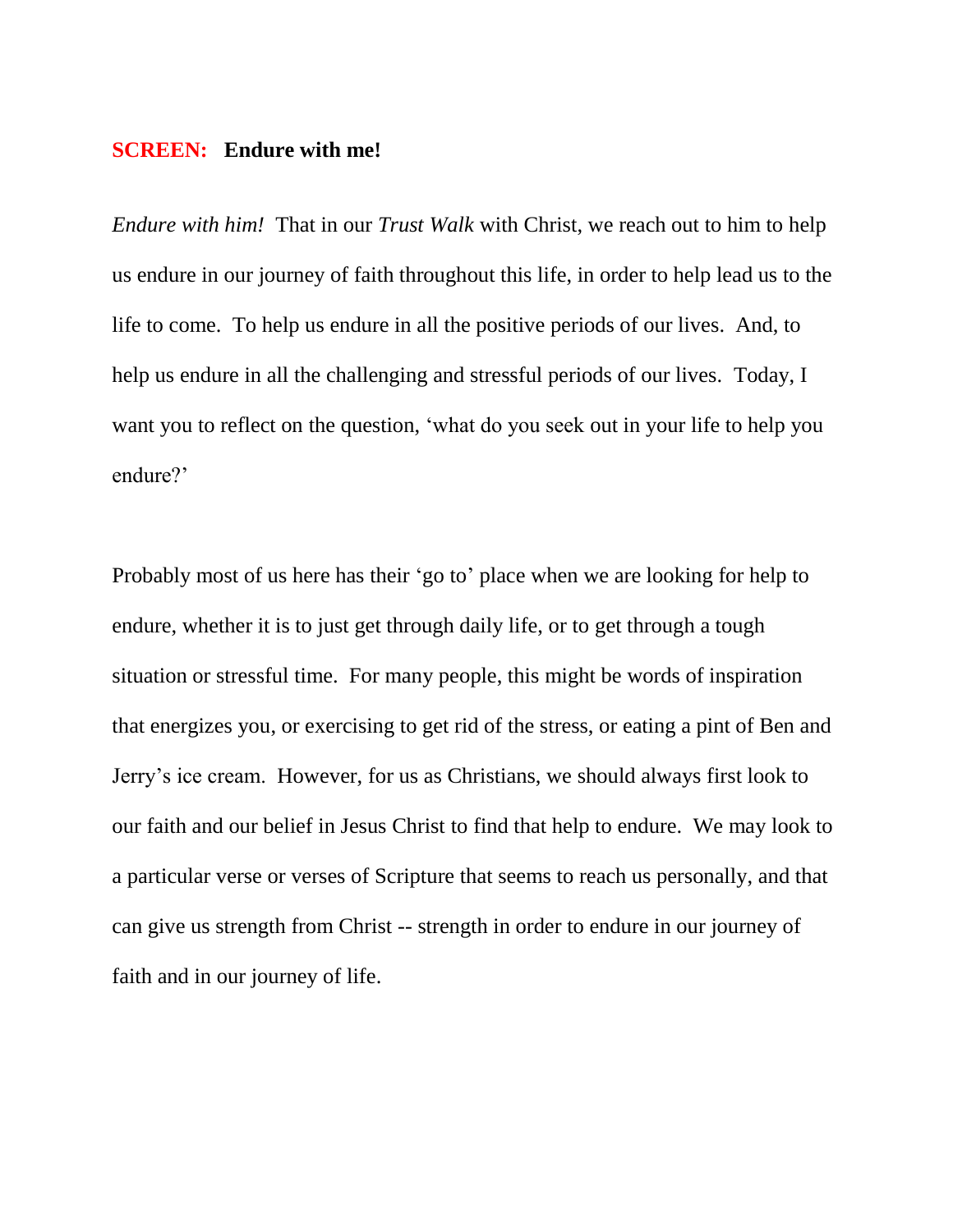I have two 'go to' verses of Holy Scripture I go to often. The first is from Matthew 19:26 which says…

# **SCREEN: [Image –** *With God all things are possible.***]**

…*With God all things are possible.* This verse is written on this battery operated candle that my sister gave to me when my family got together for dinner in the summer of 2006 to celebrate my entering seminary. And, I keep this candle next to two dried out roses. A red rose that was from my mom's funeral, and a white rose that was from my dad's funeral. This is my first 'go to' Scripture verse because it reminds me of the precious gift God gave me through my parents giving me life, and I know by their example of faith that they, along with Christ, give me strength to endure.

My second 'go to' verse of Holy Scripture is from Philippians 4:13, which says…

#### **SCREEN: [Image –** *I can do all things through Christ who strengthens me.***]**

…*I can do all things through Christ who strengthens me.* This verse is etched into this stone cross. This cross was given to me by a parish family when I was going through my surgeries. I kept this cross in view and read the verse often during the countless hours of rehabilitation and physical therapy. It reminds me of the cross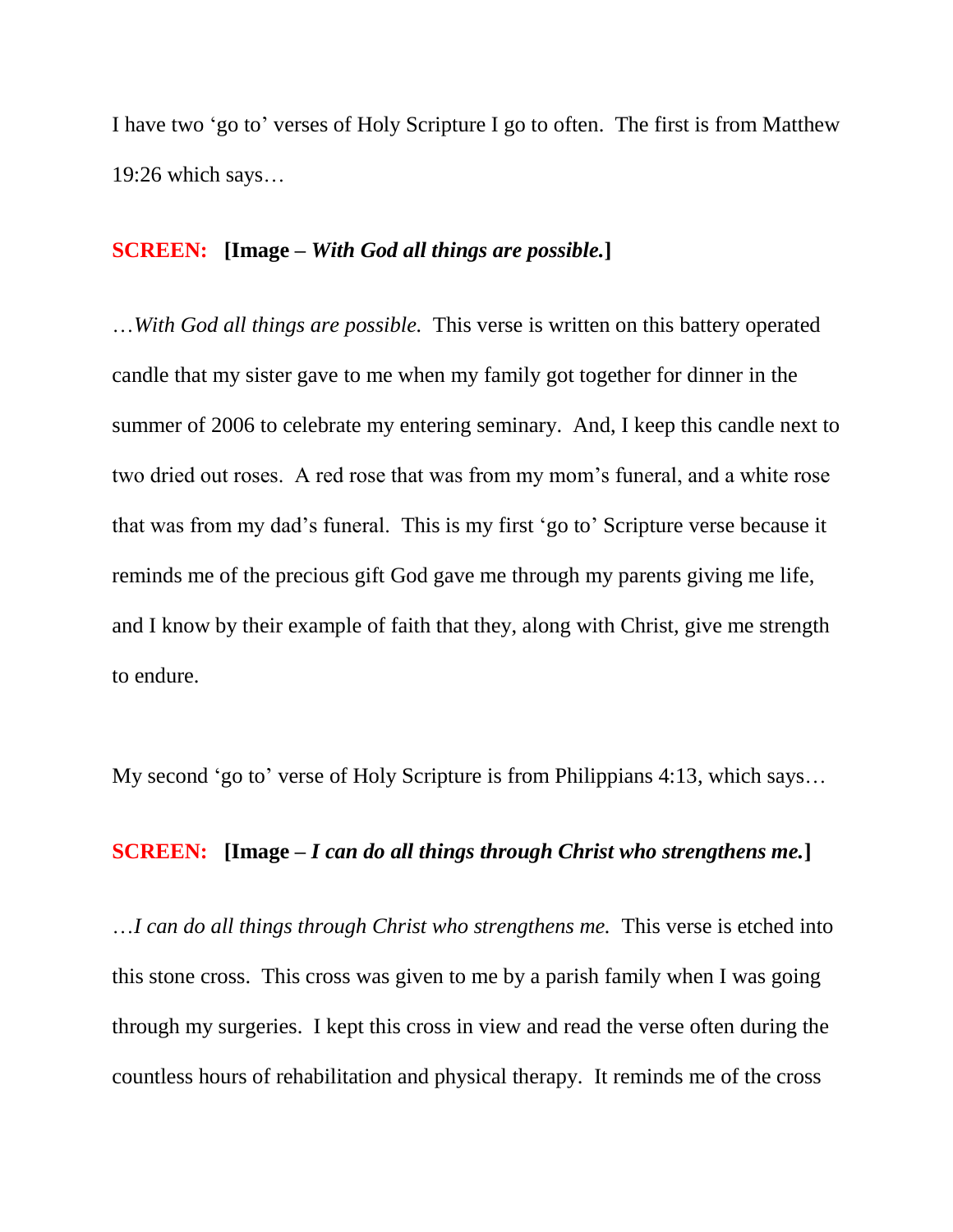on which Jesus was nailed and knowing what he endured for us so that we might live this life, whatever that might be. This stone cross now sits on my desk and continues to remind me that through Christ's strength I have gotten to this point in my life, and that I can always endure because of him. So, again I ask you to reflect on the question, 'what do you seek out in your life to help you endure?'

Scripture can always give us help in how we endure with Christ. And, today's Scripture readings can help us. Today's readings cover a vast period of time, from the time of Moses through to the time of St. Paul after Christ's resurrection. The first reading from the Old Testament Book of Exodus gives us the Ten Commandments. Commandments that were given to us by God over 3,500 years ago and that have stood the test of time. Commandments that became the foundation of not just the law of religion, but became and continue to be the foundational law of civil governments throughout the world. These Commandments teach us how to live. And, when we live our lives living up to what God has given us in how to live, we are lead to a life of fulfillment, and a life of true lasting happiness. For instance, the Commandment *keep holy the Sabbath day.* When we are fed by the Word of God and receive the precious Body and Blood of Christ, we are given the spiritual strength and nourishment to live out our faith. When we violate this law, it effects everything in our lives. I remember my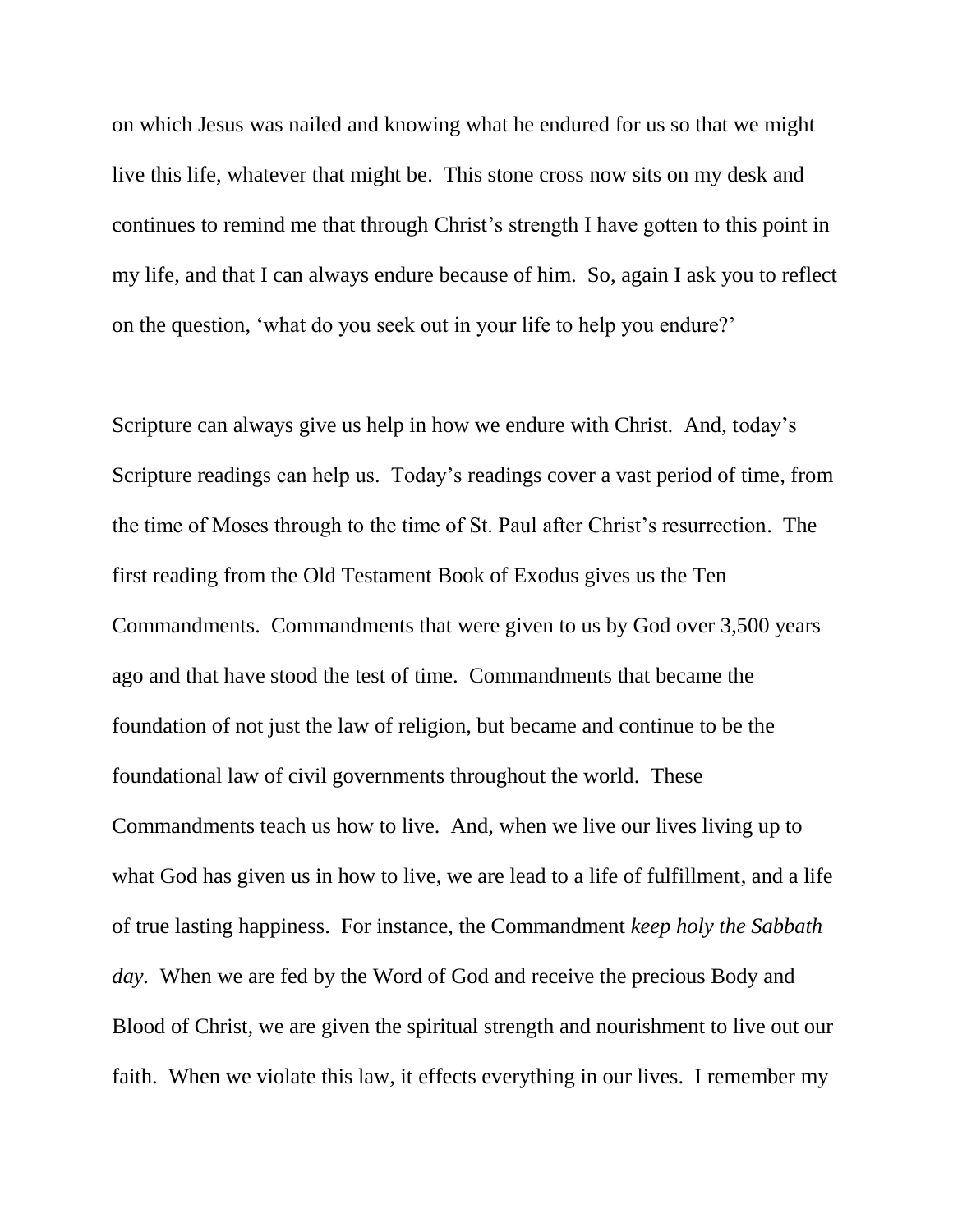early college years at the University of Maryland. I think I was a good kid, but there were some Sundays I could come up with what seemed to me to be a reasonable excuse to miss Mass. However, when I missed Mass, it always effected my entire week. As I got smarter, when I stayed true to living out the Commandment to *keep holy the Sabbath day* and got myself to Mass every weekend, it gave me the nourishment I needed in order to more fully be able to live my faith. Living up to the Commandments brings us true happiness, peace, and order to our lives. Most of all, they nourish our relationship with our Lord and help lead us on our journey towards our salvation.

Today's Gospel we heard from John is one of my favorite passage. I like it because it shows that Jesus got mad – really mad. It showed a side of his humanity that we see rarely in the Gospels. It connects with our humanity. And, I think we call all relate with a moment like Jesus was experiencing. A moment when you try so hard to help someone or teach someone the right thing to do, but they just keep going down the wrong or destructive path. You get so mad you just want them to see the wrong of their ways. You want them to experience the fulfillment and happiness and love you experience because of your relationship with Christ. Jesus had reached in that moment in the Temple a boiling point because of what was happening in his Father's house. The Temple was the place to worship God, but it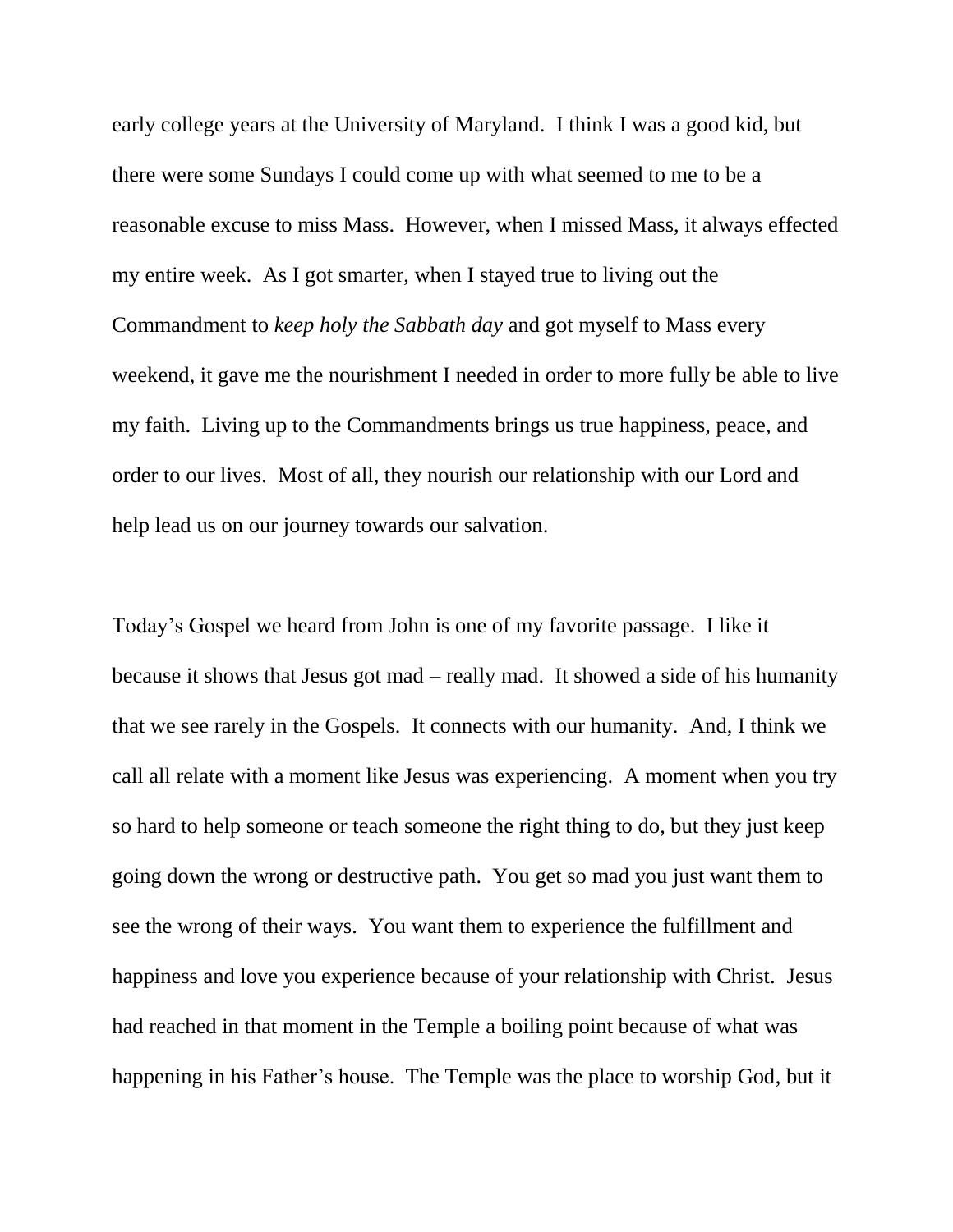had become less about God, and more about the things of the secular world. Jesus was reminding the Pharisees, Scribes and worshippers that their zeal was misplaced, and their zeal for the secular world was consuming them. I think we should ask ourselves from time to time the same question. 'Does our zeal, or our passion, energy, commitment, and endurance, get misplaced for the things of this secular world instead of where it should be focused – focused on living a life centered on Christ?

Focused on a living a life centered on Christ. That is what Lent is supposed to help us do – to focus on the importance of Jesus Christ in our life and in our *Trust Walk* with him. As mentioned last week, the Take-Away for our Lenten message series is this Stations of the Cross booklet. This booklet contains reflections from 14 parishioners, along with prayers, for the 14 Stations of the Cross. Last Thursday during the snow storm, we got one of those rare moments when the world outside was hushed and there was a beautiful sense of peace. I sat in the empty church that morning and prayed with these Stations of the Cross. If you haven't prayed them yet, or haven't picked up a copy from the tables at the entrance to the church, do so. Take time to pray these Stations of the Cross. You will be so moved by the reflections written by our parishioners. Their words, and the recalling of Jesus'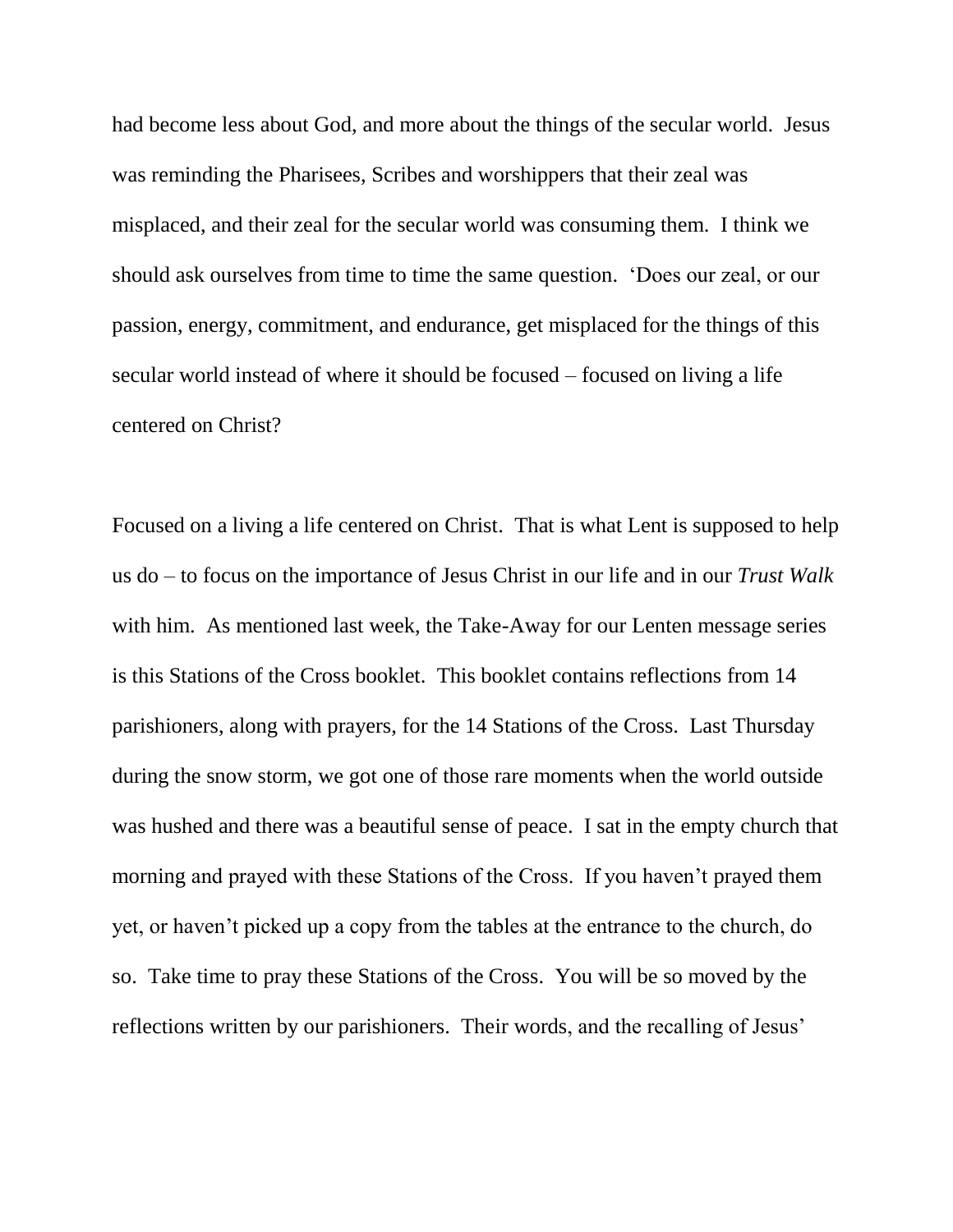passion through the Stations, truly reminds us where our focus needs to be during Lent, as well as during our entire life in our journey of faith.

To also help us reflect on where we are focusing our life right now, I want you to think about how you would answer the following questions right now about your faith and where you are in life:

- 1. Would you describe your faith right now as on fire, lukewarm, or cold?
- 2. When it comes to weekly worship, are you committed (you are at Mass no matter what), lazy (if you get there, you get there), or absent (rarely go to Mass)?
- 3. Is your prayer life regular, on again/off again, or just lacking?
- 4. When you are given the opportunity to share your faith, do you respond, or do you let the opportunity pass by?

In my college years, my faith was lukewarm, I was lazy about getting to Mass, my prayer life was lacking, and I did not seek many opportunities to share my faith. I convinced myself that I was a 'good person' and that can make up for all those things that are lacking. Thankfully my parents instilled a foundation of the faith in me, that when the appeal of the secular world became not quite what I thought it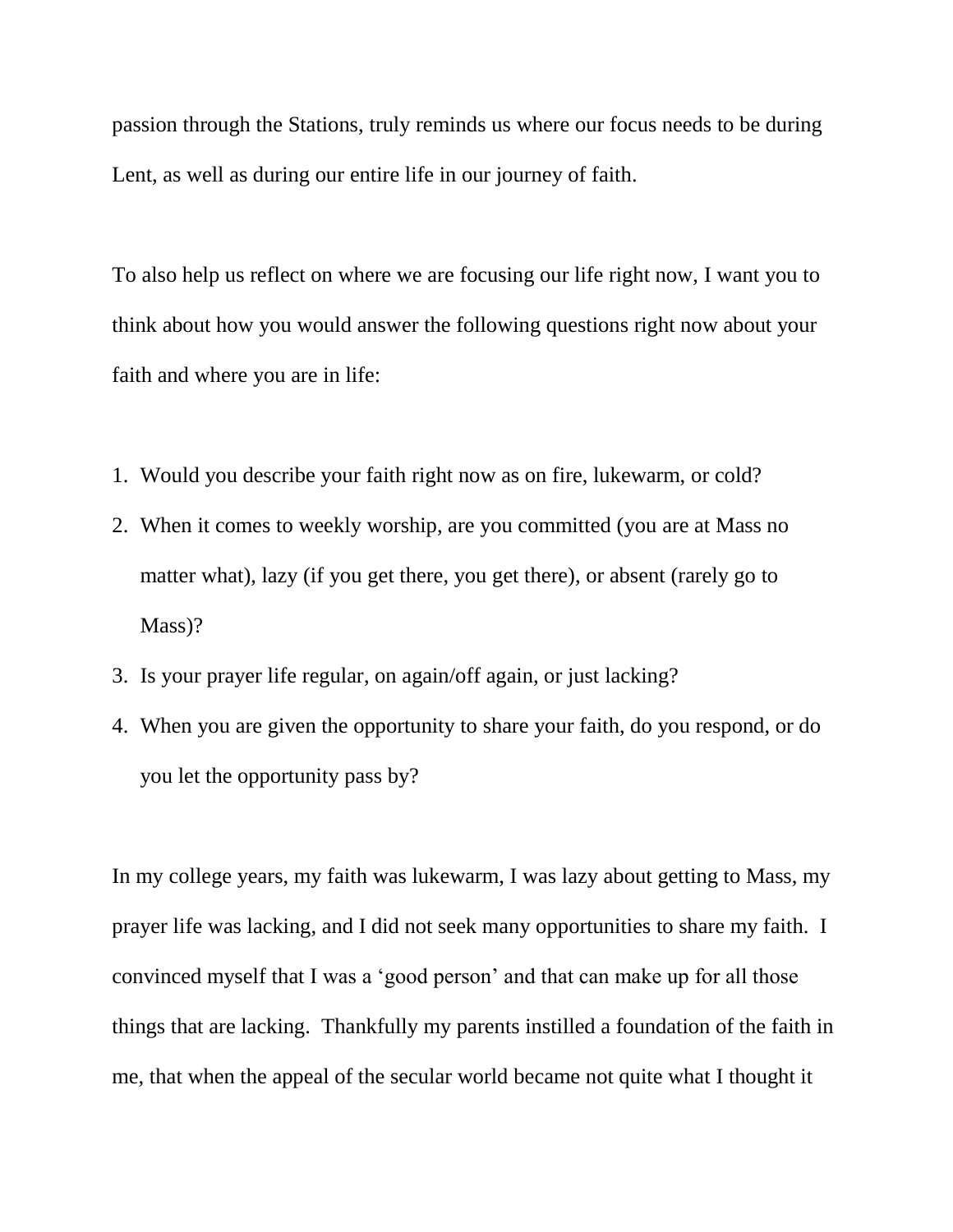was, I embraced the loving arms of Christ, remembering our life is to live in a *Trust Walk* with him, day in, and day out.

As Christians, we make this *Trust Walk* with Christ because, as the 2<sup>nd</sup> reading today from St. Paul reminds us,…

#### **SCREEN: "We proclaim Christ crucified"**

*"We proclaim Christ crucified."* This is the foundation of our Christian faith. This is why we pray the Stations of the Cross. This is why we reflect on the final days of Jesus' ministry leading up to his Passion. This is why the ashes are placed on our foreheads to remind us of the very nature of our lives – of where we came from, and of where we are hoping to go. This is why at the end of Lent we enter the Triduum celebrating the Last Supper; recalling the suffering, crucifixion and death of Jesus Christ; and then celebrate his resurrection. *We proclaim Christ crucified* because that was the ultimate act of love that God, our Father, gave to us, His beloved children. He loved us so much that he sacrificed his own son.

There is no doubt life is a roller coaster. We have periods of time when everything is going our way and we in a period of happiness. And, there are times that are tough, when we are thrown a curve ball, and we find ourselves unsure of what will